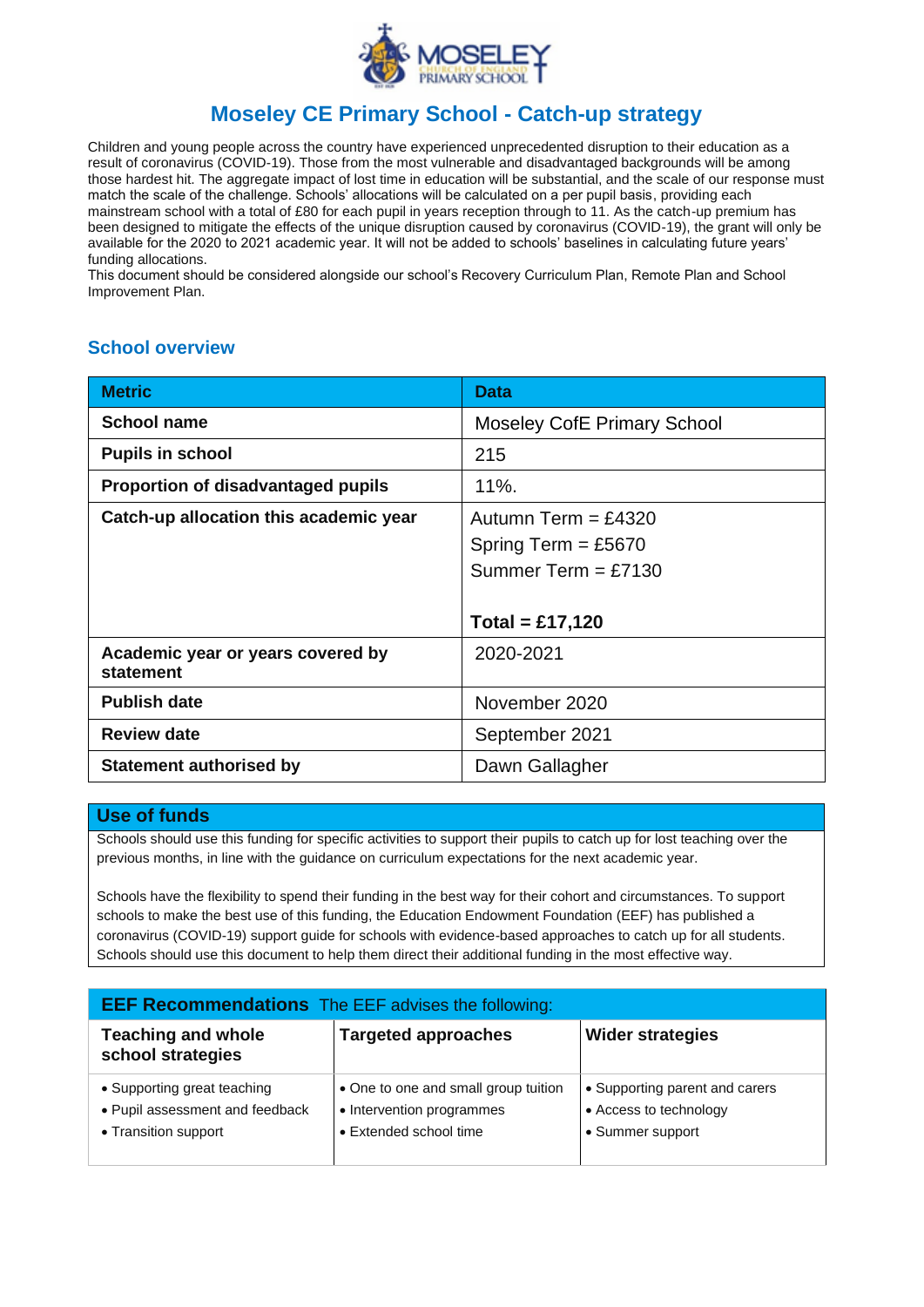|                | <b>Identified impact of lockdown</b>                                                                                                                                                                                                                                                                                                                                                                                                                                                                                                                                                                                                                                                                                                                 |
|----------------|------------------------------------------------------------------------------------------------------------------------------------------------------------------------------------------------------------------------------------------------------------------------------------------------------------------------------------------------------------------------------------------------------------------------------------------------------------------------------------------------------------------------------------------------------------------------------------------------------------------------------------------------------------------------------------------------------------------------------------------------------|
| <b>Maths</b>   | Specific content has been missed, leading to gaps in learning. Recall of basic skills and<br>fluency has suffered - children are not able to recall number bonds, addition facts,<br>times tables etc and have forgotten calculation strategies. This is reflected in arithmetic<br>assessments. High prior attaining pupils have been significantly impacted in all year<br>groups.                                                                                                                                                                                                                                                                                                                                                                 |
| <b>Writing</b> | Children haven't necessarily missed 'units' of learning in the same way as Maths,<br>however they have lost essential practising of writing skills including handwriting skills<br>(especially those new to joining). GPS specific knowledge has suffered, and this has<br>negatively impacted fluency in writing. It is evident that children have not written as<br>regularly at length during lockdown and this has had a significant impact on stamina for<br>writing. Children engaged more in some writing tasks than others and this has led to<br>gaps in knowledge of writer's toolkit writing for different purposes and genres. High prior<br>attaining pupils have been significantly impacted.                                          |
| <b>Reading</b> | Many children accessed reading during lockdown and enjoyed reading for pleasure.<br>This is something that was more accessible for families and required less teacher input.<br>However, children are less fluent in their reading and the gap between those children<br>that read widely and those children who don't is now increasingly wide. Children's had<br>less experience of reading of non-fiction texts and poetry and this has impacted on this<br>aspect of performance in test. High prior attaining pupils have been significantly<br>impacted.                                                                                                                                                                                       |
| <b>Other</b>   | There are now gaps in knowledge as whole units of work have not been taught in<br>school meaning that children are less able to access pre-requisite knowledge when<br>learning something new and they are less likely to make connections between concepts<br>and themes throughout the curriculum. Children have also missed out on the curriculum<br>experiences e.g. trips, visitors and powerful curriculum moments. However, the school<br>introduced a new curriculum in Sept'20and subjects are now taught discretely. There is<br>flexibility to adapt this in coming years to ensure that core knowledge and skills are<br>taught to fill gaps.<br>Children's resilience, independence and stamina for learning has significantly reduced. |
|                | There has been a significant increase in Social, Emotional and Mental Health concerns<br>which have a detrimental impact on children's learning.                                                                                                                                                                                                                                                                                                                                                                                                                                                                                                                                                                                                     |
|                | School was an early adopter of the SRE curriculum as part of our PSHE programme.<br>Units were not taught during the summer term due to children learning remotely. These<br>missed units will be prioritised and taught in the Autumn term to ensure that all children<br>have received their curriculum entitlement by the end of the summer term.                                                                                                                                                                                                                                                                                                                                                                                                 |

# **Strategy aims for all pupils**

|           |            | <b>Reading</b>                        |                                         | <b>Writing</b>                           |                                            | <b>Maths</b>                             |                                  |
|-----------|------------|---------------------------------------|-----------------------------------------|------------------------------------------|--------------------------------------------|------------------------------------------|----------------------------------|
|           |            | <b>Baseline</b><br><b>Oct'20</b><br>% | <b>Summer '21</b><br><b>Target</b><br>% | <b>Baseline</b><br><b>Oct'20</b><br>$\%$ | <b>Summer</b><br>'21<br><b>Target</b><br>% | <b>Baseline</b><br><b>Oct'20</b><br>$\%$ | Summer '21<br><b>Target</b><br>% |
| <b>YR</b> | <b>EXP</b> | 30                                    | 90                                      | 33                                       | 83                                         | 83                                       | 93                               |
|           | Exc.       | $\overline{0}$                        | 40                                      | $\overline{0}$                           | 33                                         | 17                                       | 37                               |
| <b>Y1</b> | <b>EXP</b> | 80                                    | 90                                      | 73                                       | 83                                         | 77                                       | 93                               |
|           | <b>GDS</b> | 23                                    | 40                                      | 30                                       | 40                                         | 17                                       | 37                               |
| <b>Y2</b> | <b>EXP</b> | 76                                    | 88                                      | 66                                       | 83                                         | 76                                       | 89                               |
|           | <b>GDS</b> | 31                                    | 47                                      | 21                                       | 33                                         | 21                                       | 41                               |
| <b>Y3</b> | <b>EXP</b> | 91                                    | 91                                      | 50                                       | 95                                         | 78                                       | 89                               |
|           | <b>GDS</b> | 31                                    | 51                                      | 6                                        | 52                                         | 13                                       | 41                               |
| <b>Y4</b> | <b>EXP</b> | 72                                    | 92                                      | 78                                       | 95                                         | 75                                       | 96                               |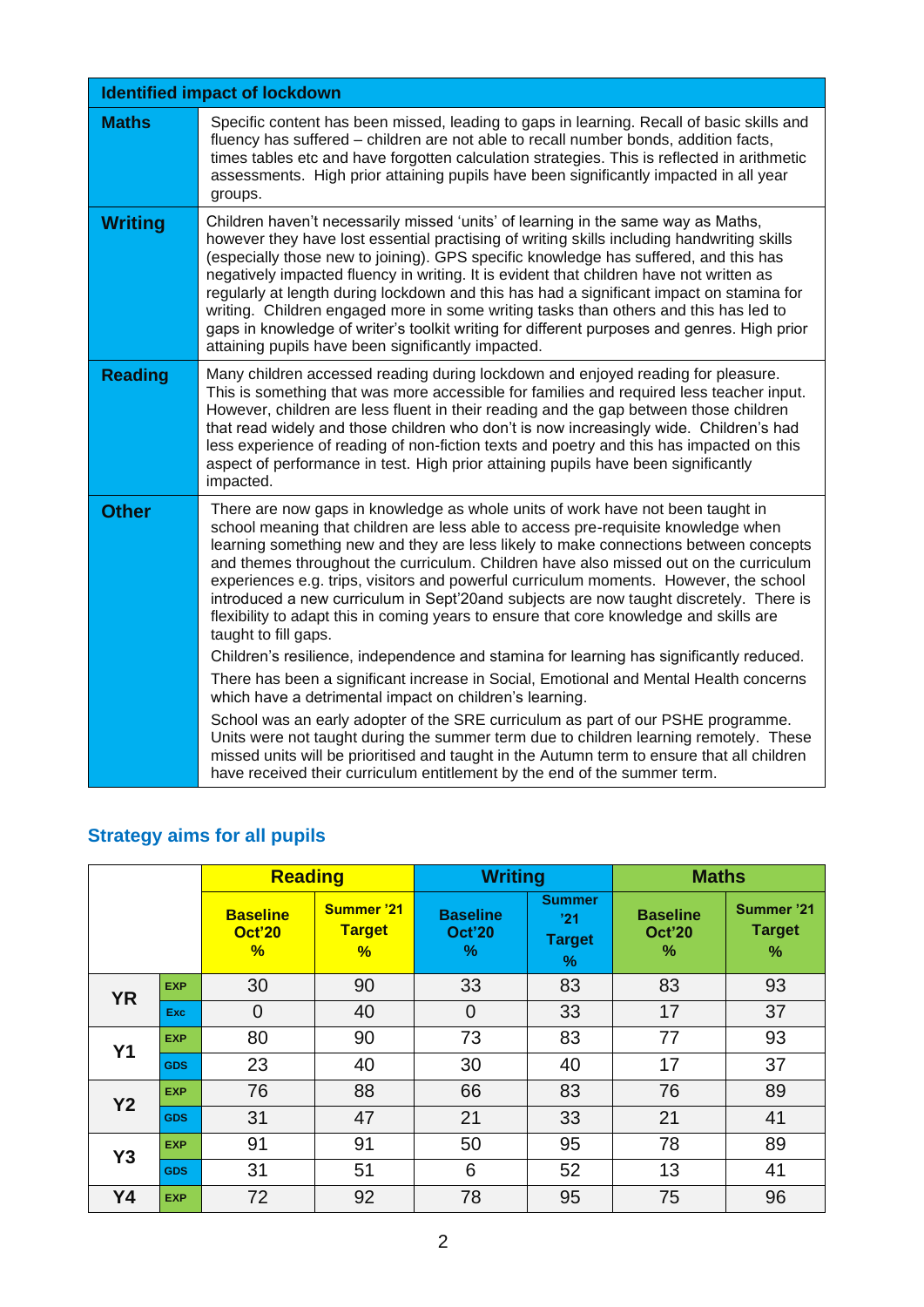|                | <b>GDS</b> |    | 51 |    | 49 | 19         | 58 |
|----------------|------------|----|----|----|----|------------|----|
| Y <sub>5</sub> | <b>EXP</b> |    | 83 |    | 88 | 80         | 84 |
|                | <b>GDS</b> |    | 48 | 13 | 46 | -27<br>ا ب | 48 |
| <b>Y6</b>      | <b>EXP</b> | 88 | 90 |    | 93 | 63         | 93 |
|                | <b>GDS</b> | 16 | 52 | 28 | 50 | 28         | 51 |

# **Teaching priorities for current academic year**

| <b>Aim</b>                               | <b>Target</b>                                                        | <b>Target date</b> |
|------------------------------------------|----------------------------------------------------------------------|--------------------|
| <b>Progress in Reading</b>               | Achieve national average progress<br>scores in KS2 Reading (0)       | September 2022     |
| <b>Progress in Writing</b>               | Achieve national average progress<br>scores in KS2 Writing (0)       | September 2022     |
| <b>Progress in</b><br><b>Mathematics</b> | Achieve national average progress<br>scores in KS2 Mathematics (0)   | September 2022     |
| <b>Phonics</b>                           | 100% of pupils to achieve expected<br>standard in phonics screening. | <b>June 2022</b>   |

| <b>Support Great Teaching:</b><br>Improve provision for blended learning to ensure high quality teaching and learning<br>remotely and in school to support recovery of learning potential for all pupils. |                                                                                                                                                                                                                                                                                                                                                                             |                              |  |
|-----------------------------------------------------------------------------------------------------------------------------------------------------------------------------------------------------------|-----------------------------------------------------------------------------------------------------------------------------------------------------------------------------------------------------------------------------------------------------------------------------------------------------------------------------------------------------------------------------|------------------------------|--|
| <b>Measure</b>                                                                                                                                                                                            | <b>Activity</b>                                                                                                                                                                                                                                                                                                                                                             | <b>Projected</b><br>spending |  |
| <b>Improve</b><br>capacity and<br>curriculum<br>provision for<br>remote<br>learning.                                                                                                                      | Training and release time for DHT and<br>computing lead to develop intent and<br>implementation of blended learning curriculum.<br>Release time for website lead to manage<br>$\overline{\phantom{a}}$<br>school website including archiving of outdated<br>information, redesigning remote learning page<br>and uploading current relevant documentation<br>and resources. | £500                         |  |
| <b>Secure</b><br>attainment and<br>progress for all<br>pupils in maths.                                                                                                                                   | Maths lead to re-write maths scheme of<br>learning based on White Rose scheme.<br>(Including planned opportunities to revisit<br>learning to fill gaps identified using<br>assessment.)                                                                                                                                                                                     | £4,000                       |  |
|                                                                                                                                                                                                           | Purchase and use of White Rose Premium<br>resources in school and for remote learning to<br>ensure consistency.                                                                                                                                                                                                                                                             |                              |  |
|                                                                                                                                                                                                           | Maths lead to purchase resources to support<br>$\overline{\phantom{a}}$<br>teaching for mastery using Concrete Pictorial<br>and Abstract Approaches.                                                                                                                                                                                                                        |                              |  |
|                                                                                                                                                                                                           | Maths lead to arrange / deliver training to all<br>$\overline{\phantom{0}}$<br>staff to embed teaching for mastery across all                                                                                                                                                                                                                                               |                              |  |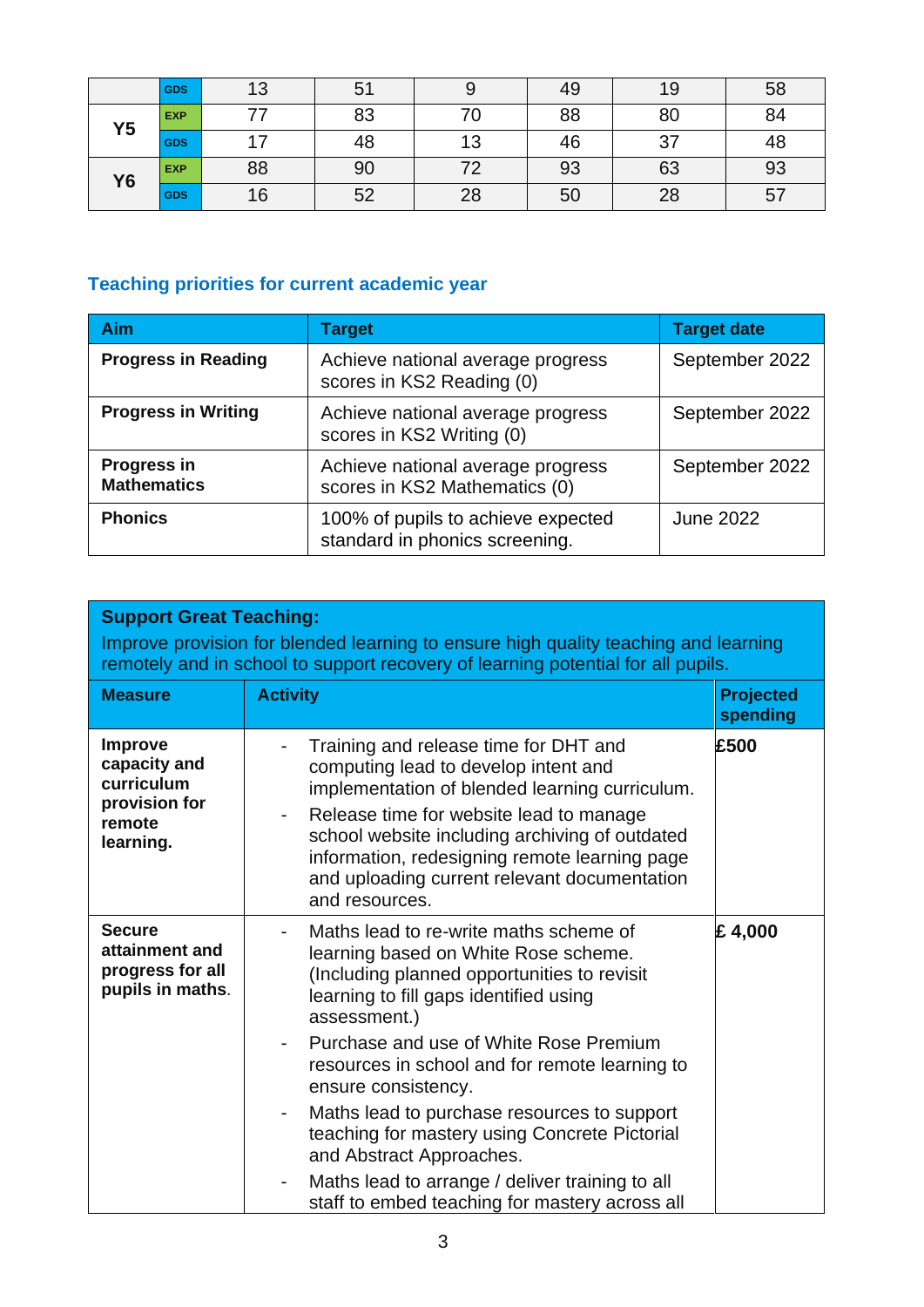|                                      | year groups including use of Concrete Pictorial                                                  |        |
|--------------------------------------|--------------------------------------------------------------------------------------------------|--------|
|                                      | and Abstract Approaches.                                                                         |        |
|                                      | Use of Purple Mash and My Maths for                                                              |        |
|                                      | homework and for remote learning.                                                                |        |
| <b>Secure</b>                        |                                                                                                  | £1,500 |
| attainment and                       | English lead and phonics lead release time to<br>support EYFS / KS1 to implement effective       |        |
| progress for all                     | practice training from English Hub for reading                                                   |        |
| pupils in                            | groups.                                                                                          |        |
| reading.                             | Purchase Big Cat Collins e-books linked to                                                       |        |
|                                      | books children are reading in school to facilitate                                               |        |
|                                      | consolidation of learning at home.                                                               |        |
|                                      | Purchase and use Power of Reading resource                                                       |        |
|                                      | to support planning for reading and writing for                                                  |        |
|                                      | remote and in school learning.                                                                   |        |
|                                      | Purchase and use Literacy shed to support                                                        |        |
|                                      | planning for reading and writing for remote and                                                  |        |
|                                      | in school learning.                                                                              |        |
| <b>Secure</b>                        | English lead release time to undertake and                                                       | £700   |
| attainment and                       | implement effective CPD from English Hub /                                                       |        |
| progress for all<br>pupils in        | BEP.                                                                                             |        |
| writing.                             | Purchase and use Letterjoin resource.<br>۰                                                       |        |
|                                      | Purchase and use Power of Reading resource                                                       |        |
|                                      | to support planning for reading and writing for                                                  |        |
|                                      | remote and in school learning.                                                                   |        |
|                                      | Purchase and use Literacy shed to support                                                        |        |
|                                      | planning for reading and writing for remote and<br>in school learning.                           |        |
|                                      |                                                                                                  |        |
|                                      | Opportunities for writing for various purposes<br>planned across the curriculum to build stamina |        |
|                                      | for writing and experience of writing for different                                              |        |
|                                      | purposes.                                                                                        |        |
| <b>Pupil assessment and feedback</b> |                                                                                                  |        |
|                                      |                                                                                                  |        |
| <b>Secure</b><br>attainment and      | Improve format for Pupil Progress records.                                                       | £2,500 |
| progress                             | Use of FFT aspire to set ambitious targets and                                                   |        |
| through                              | set precise actions in Pupil Progress meetings.                                                  |        |
| effective use of                     | Purchase and use of FFT pupil tracking to<br>۰                                                   |        |
| assessment.                          | monitor progress towards targets.                                                                |        |
|                                      | Training and coaching for Maths and English<br>lead in effective use of assessment data to       |        |
|                                      | raise standards.                                                                                 |        |
|                                      | Use White Rose assessments to identify and                                                       |        |
|                                      | plan for gaps in learning.                                                                       |        |
|                                      | Identify and purchase reading assessments to                                                     |        |
|                                      | support assessment for learning to identify                                                      |        |
|                                      | gaps and plan teaching and learning.                                                             |        |
|                                      | SENDCO to train all staff in use of Continuums,                                                  |        |
|                                      | <b>ITPS and toolkit tracker.</b>                                                                 |        |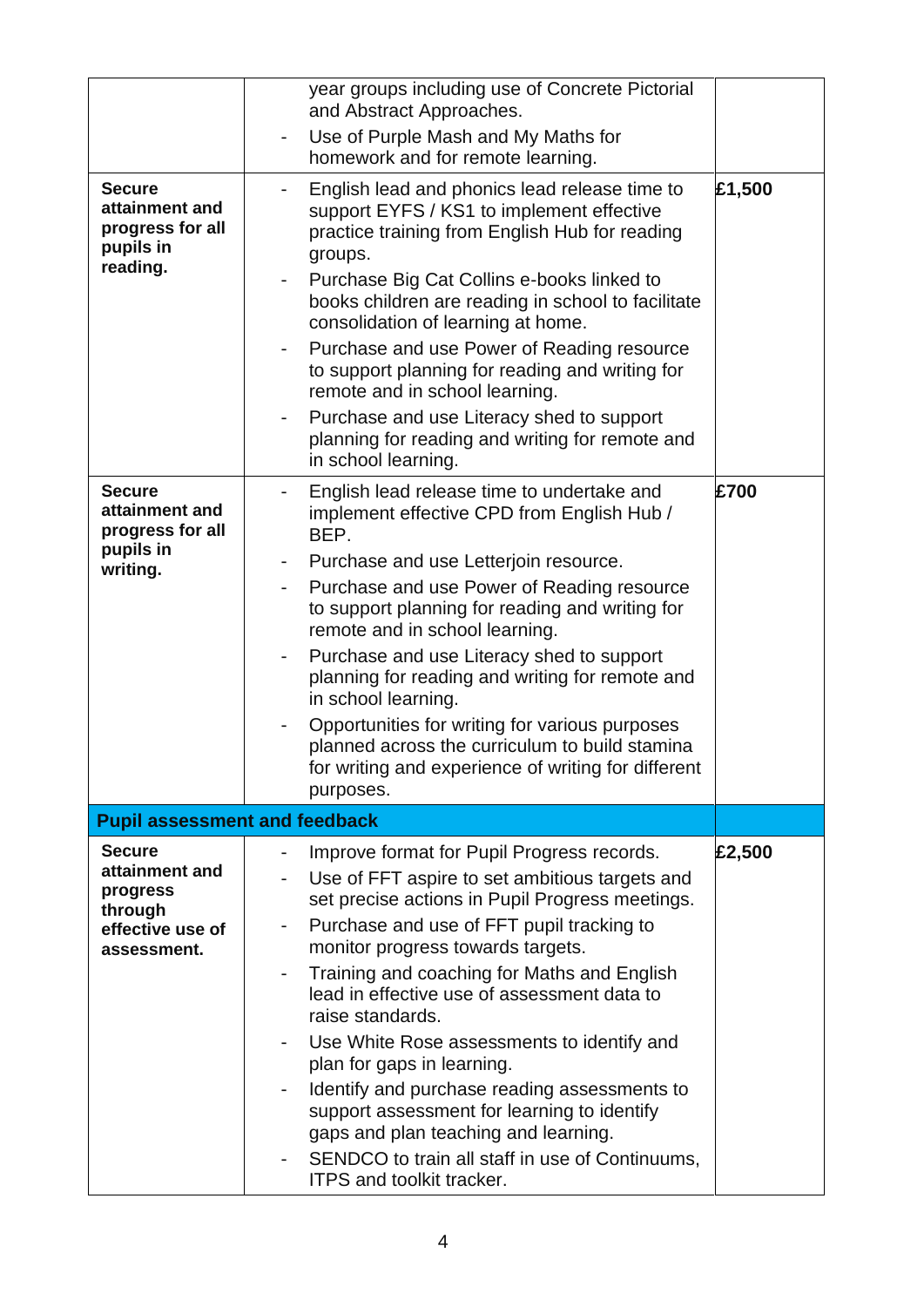| - Use of SEMH toolkit to identify precise<br>difficulties, set targets and measure progress.<br>- Review marking and feedback policy using<br>research into effective practice. |        |
|---------------------------------------------------------------------------------------------------------------------------------------------------------------------------------|--------|
| <b>Total Projected spending</b>                                                                                                                                                 | E9.200 |

### **Targeted academic support for current academic year**

|                                                                     | One to one and small group tuition                                                                                                                                                                                                                                                                                        |  |  |  |  |
|---------------------------------------------------------------------|---------------------------------------------------------------------------------------------------------------------------------------------------------------------------------------------------------------------------------------------------------------------------------------------------------------------------|--|--|--|--|
| <b>Measure</b>                                                      | <b>Activity</b>                                                                                                                                                                                                                                                                                                           |  |  |  |  |
| Secure attainment and progress<br>for all pupils in maths.          | KS1 Teaching Assistant deployed to<br>undertake same day interventions to<br>address gaps in learning identified in<br>lessons.<br>DHT to plan and deliver maths<br>interventions for underachieving KS2<br>pupils identified in Pupil Progress<br>Meetings.                                                              |  |  |  |  |
| <b>Secure attainment and progress</b><br>for all pupils in reading. | KS1 Teaching assistant to deliver 1:1<br>Direct Phonics intervention to pupils not<br>on track to achieve expected standard in<br>phonics.<br>0.6 Teaching Assistant in KS2<br>$\blacksquare$<br>strategically deployed by English lead to<br>provide planned support for identified<br>underachieving pupils in reading. |  |  |  |  |
| <b>Total Projected spending</b>                                     | £5,000                                                                                                                                                                                                                                                                                                                    |  |  |  |  |

#### **Wider strategies for current academic year**

| <b>Measure</b>                                                                                          | <b>Activity</b>                                                                                                                                                                                                                                                                                                                                          | <b>Projected</b><br>spending |
|---------------------------------------------------------------------------------------------------------|----------------------------------------------------------------------------------------------------------------------------------------------------------------------------------------------------------------------------------------------------------------------------------------------------------------------------------------------------------|------------------------------|
| <b>Ensure all</b><br>families have<br>access to<br>technology for<br>remote learning<br>when necessary. | Ensure all families have access to necessary<br>equipment to support remote learning if<br>required (Including assessing family's needs,<br>acquiring DFE laptops and liaising with local<br>charity to source additional laptops as<br>necessary, set up of loan system and<br>associated policies and ongoing support for<br>families as needs change) | £1,200                       |
|                                                                                                         | - Review Remote Learning provision and<br>develop Remote Learning strategy and<br>associated policies.                                                                                                                                                                                                                                                   |                              |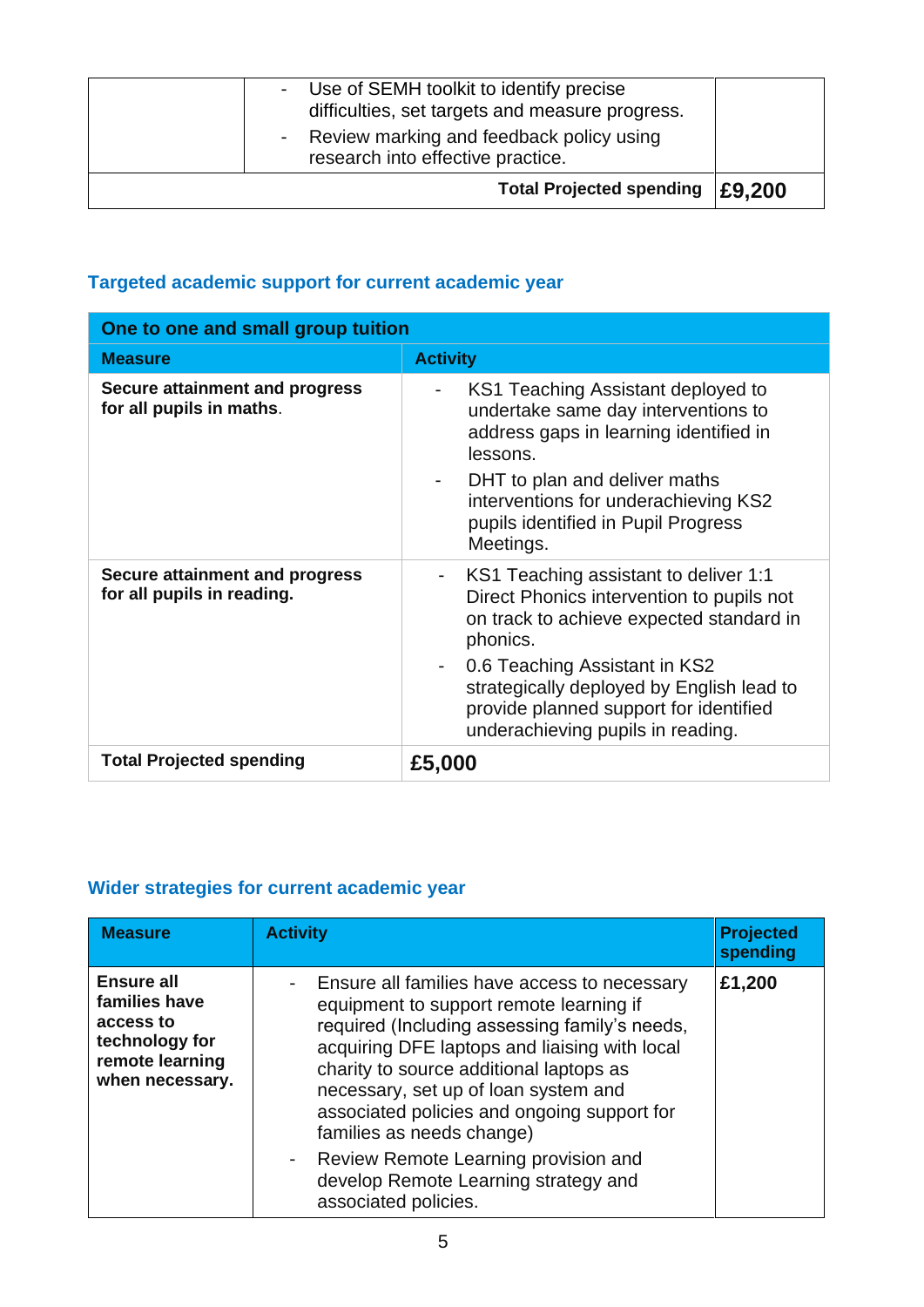|                                                                                                                                                                                                                                | Purchase and set up Purple Mash including<br>liaising with Purple Mash and technicians for<br>initial set up, training for staff and support for<br>parents and pupils.<br>Introduce MS365 Virtual Learning<br>Environment including liaising with DFE<br>provisioning and technicians to set up,<br>delivering training for staff and support for<br>parents and pupils.                                                                                                                                                                                                                                                                                                                                                                                                                                                                                                                     |        |
|--------------------------------------------------------------------------------------------------------------------------------------------------------------------------------------------------------------------------------|-----------------------------------------------------------------------------------------------------------------------------------------------------------------------------------------------------------------------------------------------------------------------------------------------------------------------------------------------------------------------------------------------------------------------------------------------------------------------------------------------------------------------------------------------------------------------------------------------------------------------------------------------------------------------------------------------------------------------------------------------------------------------------------------------------------------------------------------------------------------------------------------------|--------|
| Ensure all<br>children's SEMH<br>needs are met so<br>that they are able<br>to to develop<br>positive<br>relationships with<br>adults and peers<br>in school, access<br>the full curriculum<br>and engage in<br>their learning. | SEMH lead to arrange / deliver training to all<br>staff on Adverse Childhood Experiences and<br>social and emotional learning approaches.<br><b>Embed use of Social Emotional Learning</b><br>$\overline{\phantom{a}}$<br>approaches into routines for Quality First<br>Teaching.<br>Teaching Assistant and SEMH lead deliver<br>well-being hub interventions for identified<br>children. 1:1 and/or group well-being<br>intervention to support their mental health and<br>well-being, resilience techniques and anxiety<br>management.<br>Additional support allocated for identified<br>children through Malachi, EP, Forward<br><b>Thinking Birmingham</b><br>Use of SEMH toolkit to identify precise<br>$\overline{\phantom{a}}$<br>difficulties, set targets and measure progress.<br>Use of Strengths and Difficulties<br>Questionnaires (SDQs) to plan support and<br>measure impact. | £1,720 |
|                                                                                                                                                                                                                                | <b>Total Projected spending</b>                                                                                                                                                                                                                                                                                                                                                                                                                                                                                                                                                                                                                                                                                                                                                                                                                                                               | £2,920 |

# **Monitoring and Implementation**

| <b>Area</b>                | <b>Challenge</b>                                                                                                                                                                                                                                                                                            | <b>Mitigating action</b>                                                                                                                                                                                                           |
|----------------------------|-------------------------------------------------------------------------------------------------------------------------------------------------------------------------------------------------------------------------------------------------------------------------------------------------------------|------------------------------------------------------------------------------------------------------------------------------------------------------------------------------------------------------------------------------------|
| <b>Teaching</b>            | Staff absence (including HT<br>and SENDCO) impacting on<br>capacity to deliver school<br>improvement priorities and on<br>continuity of teaching and<br>learning.<br>Possibility of further disruption<br>to teaching and learning for<br>future lockdowns and<br>individuals or groups self-<br>isolating. | Substantive DHT has been<br>Acting HT since Autumn term.<br>Secondment of DHT with<br>SENDCO experience in Spring<br>and Summer term.<br>Improvements to blended<br>learning provision including<br>investment in systems and CPD. |
| <b>Targeted</b><br>support | Ensuring targeted support does<br>not negatively impact on pupil's                                                                                                                                                                                                                                          | Strategically planned evidence<br>based interventions timetabled<br>in Pupil Progress meetings.                                                                                                                                    |